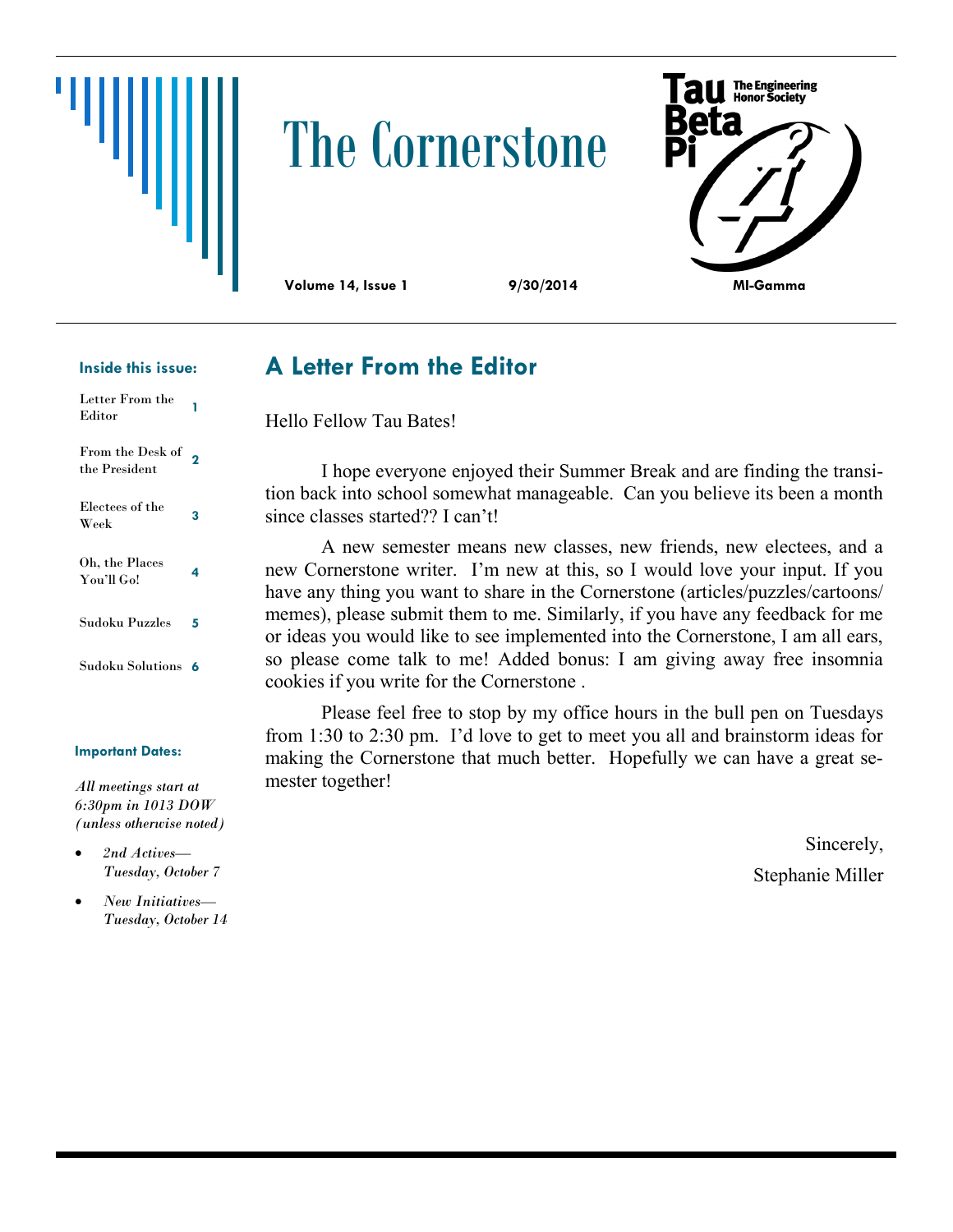## **From the Desk of the President**

Welcome back, Tau Bates! Fall 2014 has proven to be an amazing semester thus far, and I cannot wait to see how the rest of it turns out for Tau Beta Pi. Just last week, we partnered with the Society of Women Engineers to put on a killer Career Fair with 341 companies in attendance. It was the largest SWE/TBP Career Fair to date by far. We also have a large number of undergraduate and graduate electees joining us this semester, and I am thrilled to say we had over 100 attendees at First General. With TBP's upcoming service events, socials, and professional development opportunities, I look forward to what this semester will bring for Michigan Gamma.

One of the pillars of our chapter of Tau Beta Pi is providing meaningful service to the campus and wider community. Our MindSET program is expanding as we begin to invite more students than ever to participate this semester. The rest of this academic year looks especially exciting for K-12 Outreach, as we are currently looking into expanding into new territory. Our potential new venture will invite high school students to stretch themselves as they dive headfirst into an engineering design project. TBP members will have the opportunity to lead sessions and coach teams of high school students who are eager to challenge themselves.

A new, fun way Michigan Gamma gives back to the college is through Tuesday Breakfast Parties. This initiative started in the winter semester and is coming back in full force this fall. During Tuesday Breakfast Parties, TBP members give out free bagels, coffee, and smiles to whoever happens to be walking through the Duderstadt Connector hallway on Tuesday mornings.

Beyond service, TBP strives to help members and their fellow students to develop professionally. With nine information sessions this month, our Corporate Relations program is continuing to grow.

Each fall, TBP helps to run one of the largest student-run career fairs in the country. On Monday, September 22nd and Tuesday, September 23rd, we brought 40 more companies to North Campus than ever before. Needless to say, it was buzzing in the engineering buildings as students and recruiters networked with one another last week.

Tau Bates can get involved in the development of our chapter by attending and participating in New Initiatives meetings, the first of which will be held on Tuesday, October 14th. These meetings are an excellent outlet for electees and actives alike to share ideas and brainstorm new ways to improve Michigan Gamma.

Of course, social events are an important part of our chapter, and this fall we will have everything from Buffalo Wild Wings to intramural sports, and from movie afternoons to a trip to Cedar Point. There truly is something for every interest, but if your favorite pastime is missing, you have the ability to create your own social event and add it to the calendar.

I hope each one of you finds ways to be as active as you can be in Tau Beta Pi this semester.

Wishing you a fantastic semester,

Kelsey Hockstad President, TBP MI-Γ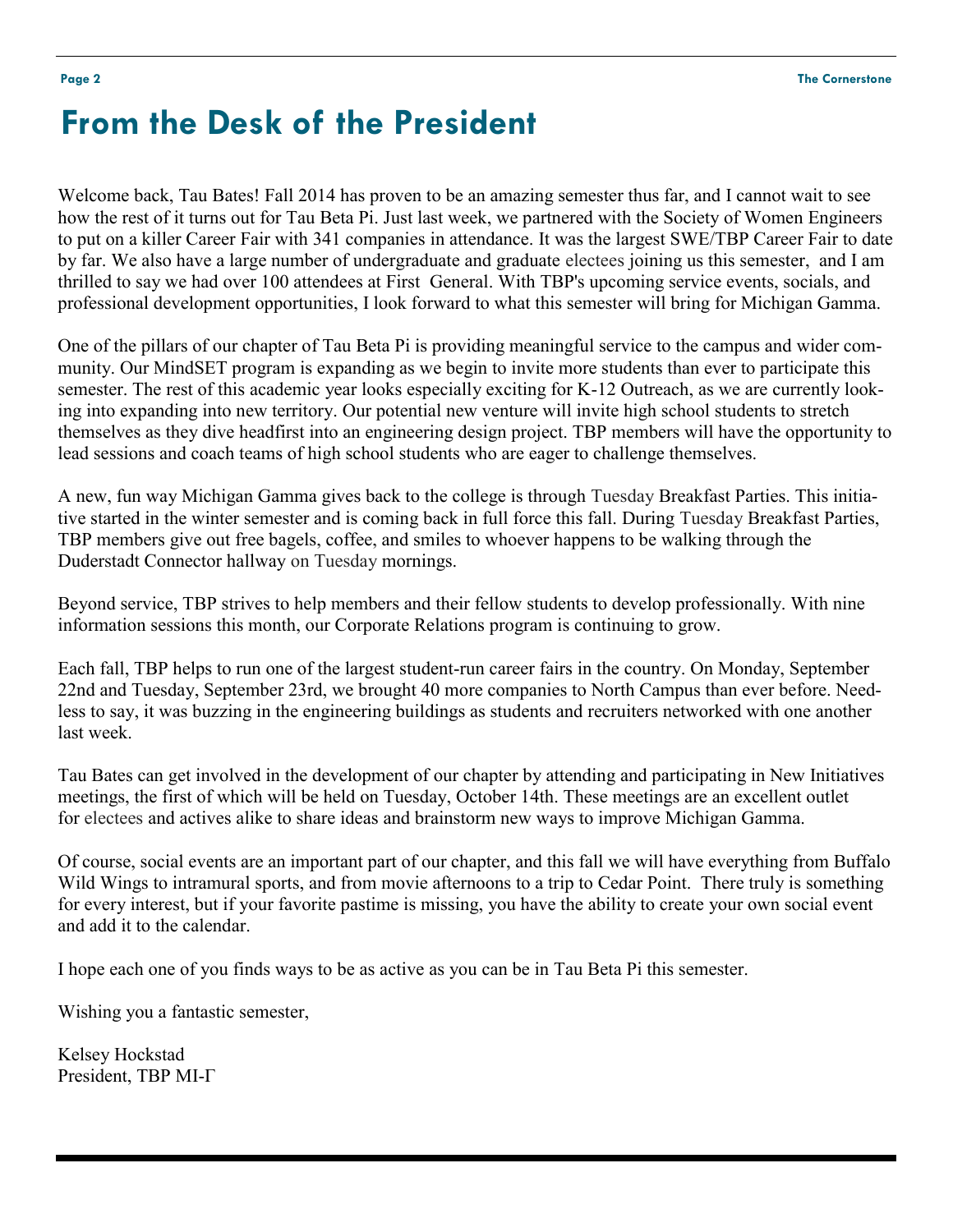### **Electees of the Week!**

#### **Undergraduate Electee:**



*Nick Bush*

 **Major:** Computer Science Engineering

 **TBP Accomplishments:** An unheard of 12 hours at Career Fair!!!!

#### **Graduate Electee:**



*Satya Shettigar*

 **Major:** Automotive Engineering

 **TBP Accomplishments:** 4 hours of Career Fair, and 18+ hours signed up for on the website

#### **You Could Be Next:**

You might be wondering: How can I be an electee of the week? It's simple— Get Involved. In each edition of the Cornerstone we will be highlighting electees who went above and beyond in the past week or so. I think all actives will agree that it's best to complete your hours early so you won't be stressed when exams roll around!!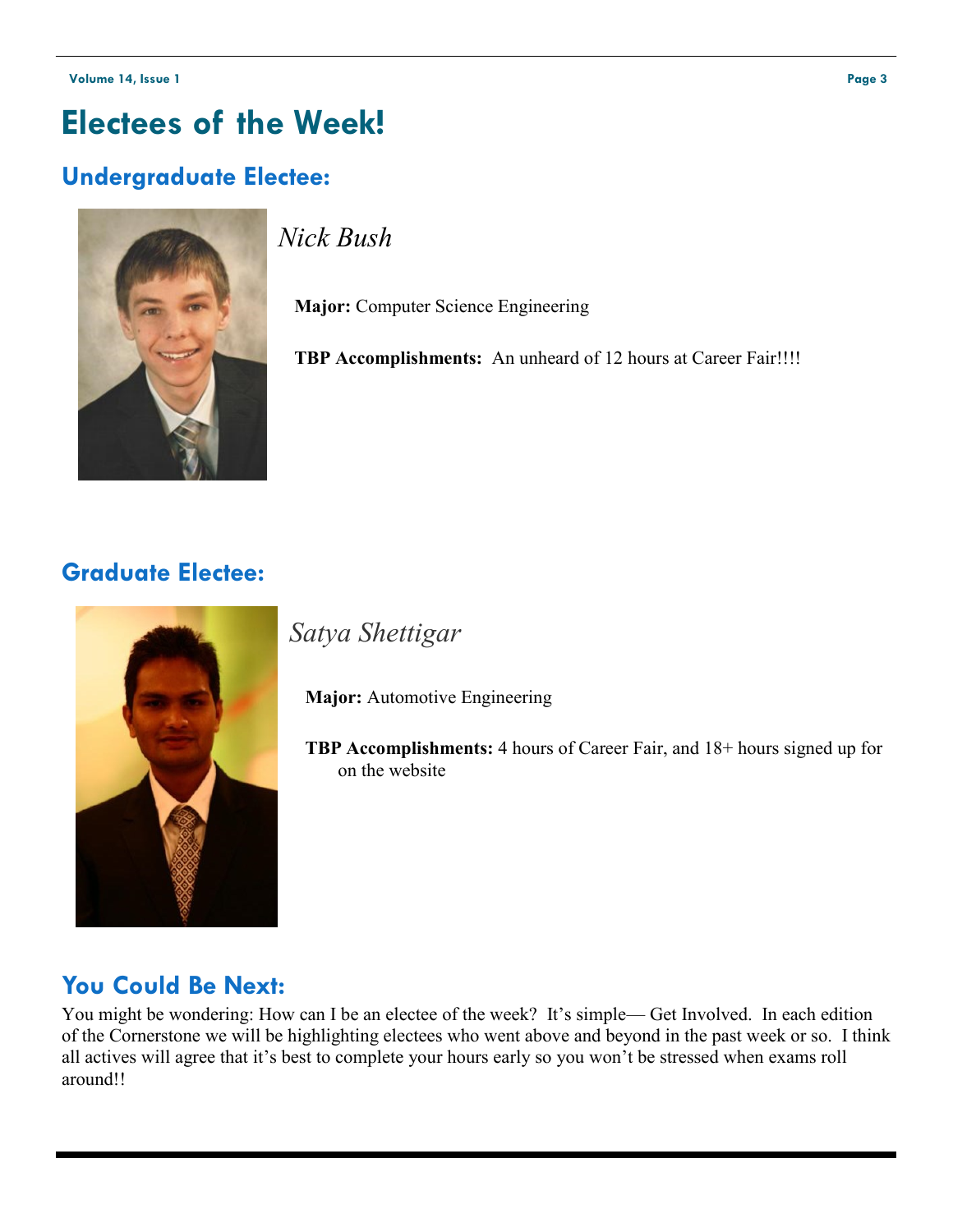### **Oh, the Places You'll Go!**

One of the greatest benefits of being a member of Tau Beta Pi is networking with fellow students who will no doubt be leaders in their respective fields one day. Our members worked and traveled all over the country and all over the world this summer. From storm chasing in Texas, to studying in Hong Kong, to working in Ann Arbor, to watching the World Cup in Brazil, umich Tau Bates branched out and did some truly spectacular things.

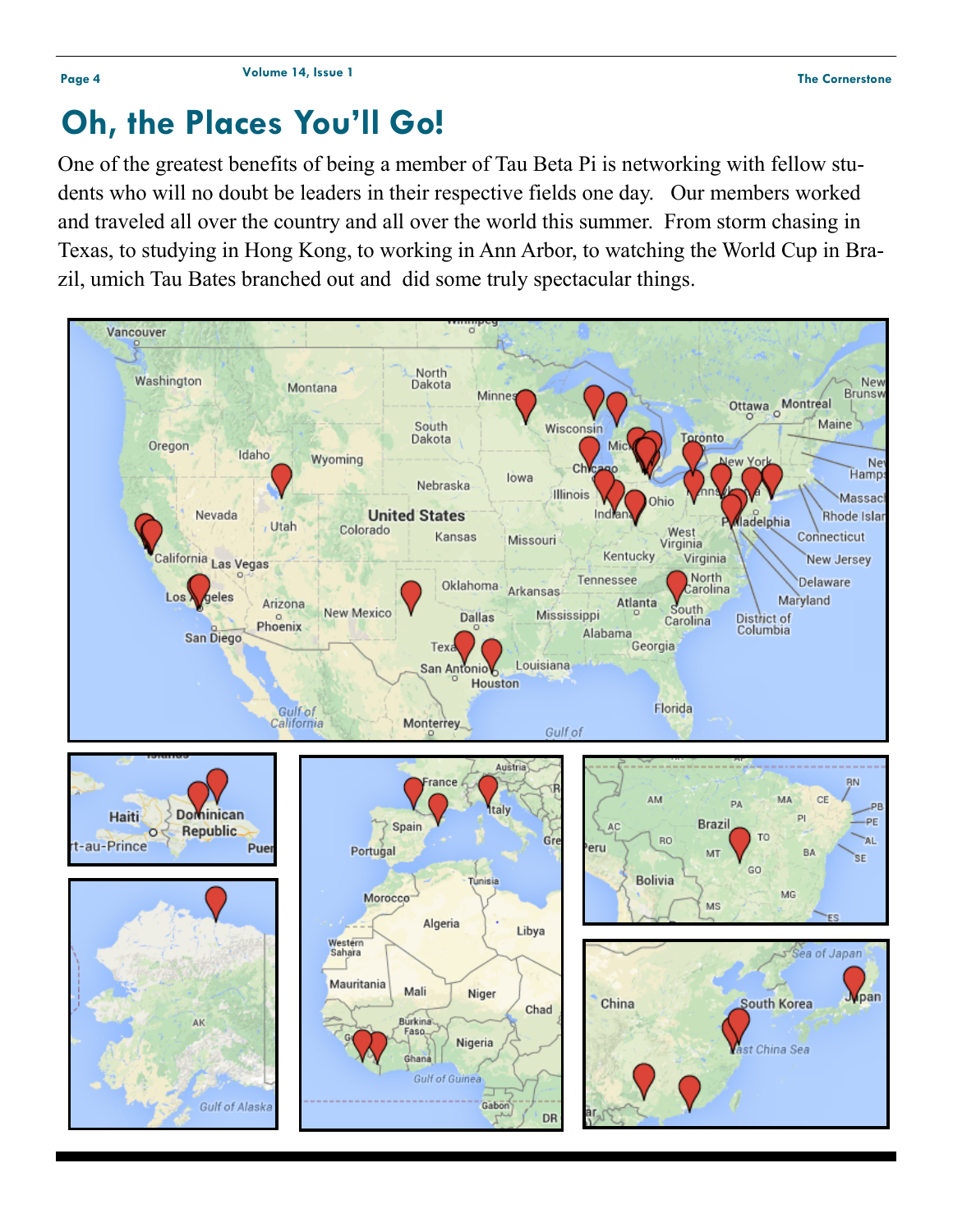## **Sudoku Puzzles**

|        | 7 |   |   | 9 | 3 |   |   | 8 |
|--------|---|---|---|---|---|---|---|---|
| 8      |   |   |   |   | 7 |   |   |   |
| 3      |   |   | 8 | 2 |   |   | 7 |   |
| I<br>5 |   | 7 |   |   |   | 9 |   | 3 |
|        |   | 2 |   |   |   | 5 |   |   |
| I<br>4 |   | 9 |   |   |   | 1 |   | 2 |
|        | 5 |   |   | 1 | 9 |   |   | 4 |
|        |   |   | 3 |   |   |   |   | 1 |
| 2      |   |   | 7 | 8 |   |   | 5 |   |



|   | 3 |   | 8 | 4 |   |   | 9 |   |
|---|---|---|---|---|---|---|---|---|
|   |   | 8 |   | 5 |   |   | 2 |   |
| 6 |   | 1 |   | 9 | 2 |   |   |   |
|   |   |   | 3 |   |   | 4 | 7 |   |
| 7 |   |   |   | 6 |   |   |   | 3 |
|   | 6 | 3 |   |   | 9 |   |   |   |
|   |   |   | 6 | 3 |   | 7 |   | 4 |
|   | 7 |   |   | 1 |   | 5 |   |   |
|   | 4 |   |   | 8 | 7 |   | 6 |   |